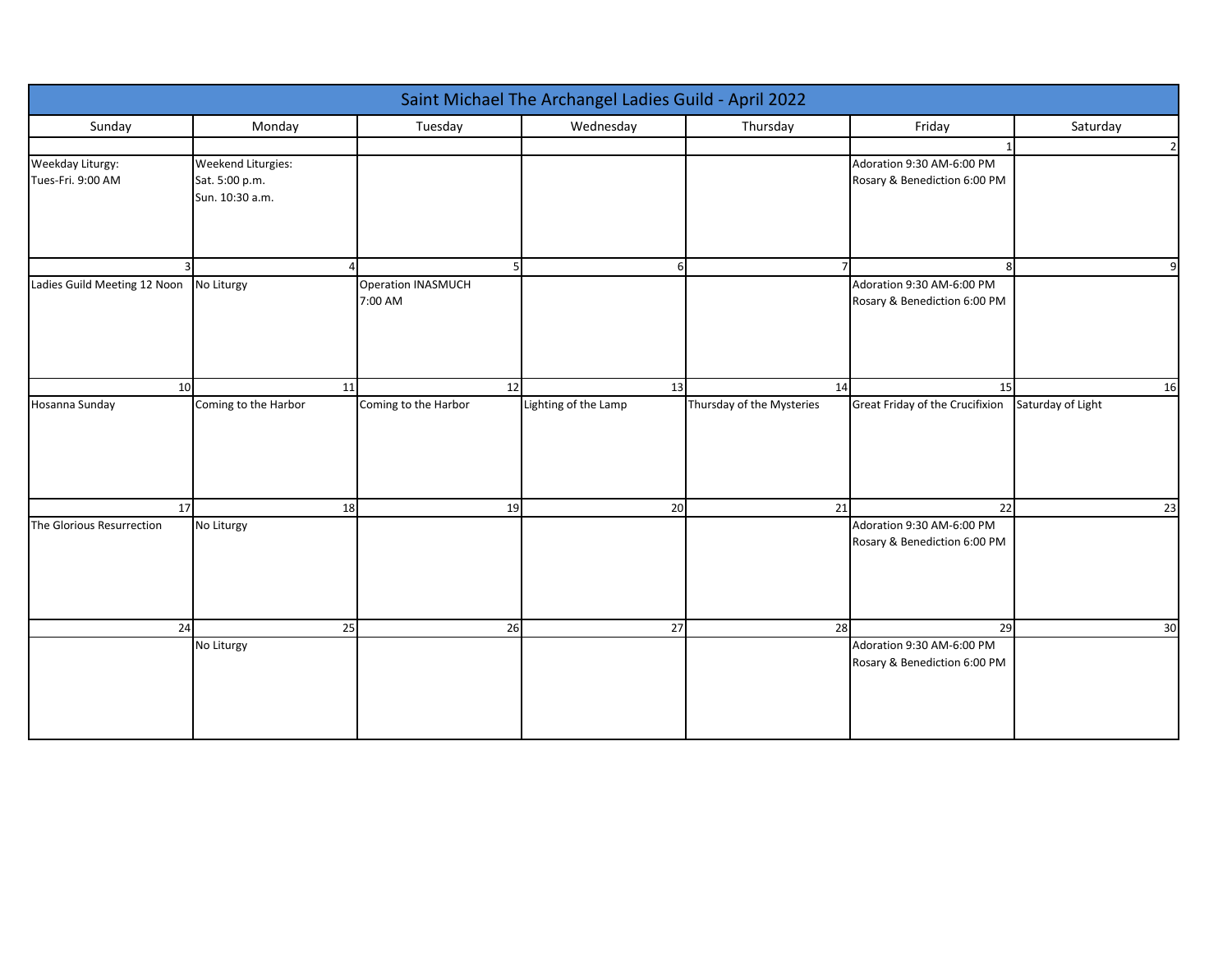| Saint Michael The Archangel Ladies Guild - May 2022 |                     |              |           |                       |                              |                                   |
|-----------------------------------------------------|---------------------|--------------|-----------|-----------------------|------------------------------|-----------------------------------|
| Sunday                                              | Monday              | Tuesday      | Wednesday | Thursday              | Friday                       | Saturday                          |
|                                                     |                     | $\mathbf{a}$ |           |                       |                              | $\overline{7}$                    |
|                                                     | No Liturgy          |              |           |                       | Adoration 9:30 AM-6:00 PM    |                                   |
|                                                     |                     |              |           |                       | Rosary & Benediction 6:00 PM |                                   |
|                                                     |                     |              |           |                       |                              |                                   |
|                                                     |                     |              |           |                       |                              |                                   |
|                                                     |                     |              |           |                       |                              |                                   |
|                                                     |                     | 10           | 11        | 12                    | 13                           | 14                                |
| Mother's Day                                        | No Liturgy          |              |           |                       | Adoration 9:30 AM-6:00 PM    |                                   |
| Ladies Guild Meeting 12 Noon                        |                     |              |           |                       | Rosary & Benediction 6:00 PM |                                   |
|                                                     |                     |              |           |                       |                              |                                   |
|                                                     |                     |              |           |                       |                              |                                   |
|                                                     |                     |              |           |                       |                              |                                   |
| 15                                                  | 16                  | 17           | 18        | 19                    | 20                           | 21                                |
|                                                     | No Liturgy          |              |           |                       | Adoration 9:30 AM-6:00 PM    |                                   |
|                                                     |                     |              |           |                       | Rosary & Benediction 6:00 PM |                                   |
|                                                     |                     |              |           |                       |                              |                                   |
|                                                     |                     |              |           |                       |                              |                                   |
|                                                     |                     |              |           |                       |                              |                                   |
| 22                                                  | 23                  | 24           | 25        | 26                    | 27                           | 28                                |
|                                                     | No Liturgy          |              |           | Ascension of Our Lord | Adoration 9:30 AM-6:00 PM    |                                   |
|                                                     |                     |              |           |                       | Rosary & Benediction 6:00 PM |                                   |
|                                                     |                     |              |           |                       |                              |                                   |
|                                                     |                     |              |           |                       |                              |                                   |
|                                                     |                     |              |           |                       |                              |                                   |
| 29                                                  | 30                  | 31           |           |                       |                              |                                   |
|                                                     | <b>Memorial Day</b> |              |           |                       | Weekday Liturgy:             | Weekend Liturgies:                |
|                                                     | No Liturgy          |              |           |                       | Tues-Fri. 9:00 a.m.          | Sat. 5:00 p.m.<br>Sun. 10:30 a.m. |
|                                                     |                     |              |           |                       |                              |                                   |
|                                                     |                     |              |           |                       |                              |                                   |
|                                                     |                     |              |           |                       |                              |                                   |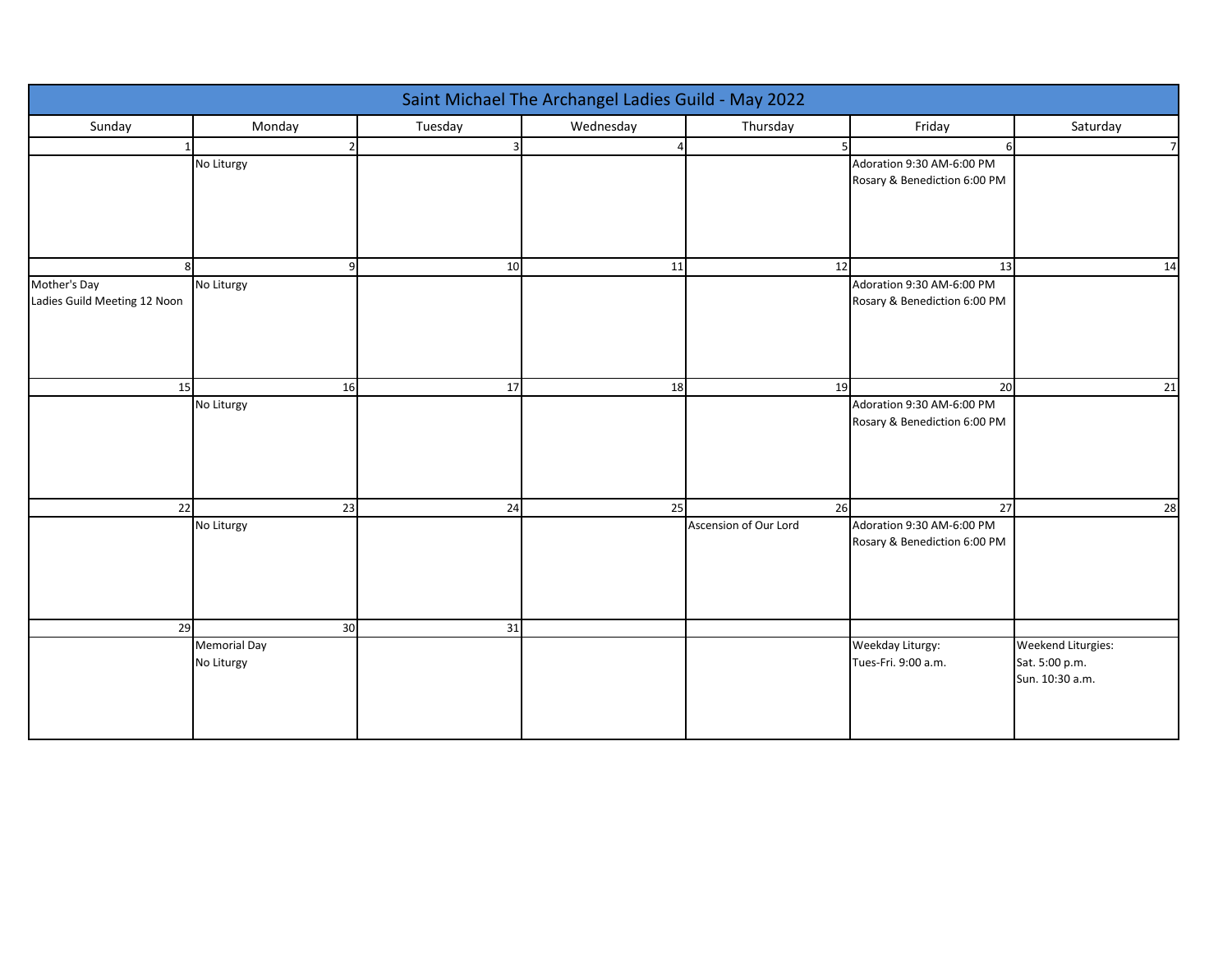| Saint Michael The Archangel Ladies Guild - June 2022 |                                                         |                               |           |          |                                                           |                |
|------------------------------------------------------|---------------------------------------------------------|-------------------------------|-----------|----------|-----------------------------------------------------------|----------------|
| Sunday                                               | Monday                                                  | Tuesday                       | Wednesday | Thursday | Friday                                                    | Saturday       |
|                                                      |                                                         |                               |           |          |                                                           | $\overline{a}$ |
| Weekday Liturgy:<br>Tues-Fri. 9:00 a.m.              | Weekend Liturgies:<br>Sat. 5:00 p.m.<br>Sun. 10:30 a.m. |                               |           |          | Adoration 9:30 AM-6:00 PM<br>Rosary & Benediction 6:00 PM |                |
|                                                      |                                                         | $\overline{7}$                | 8         |          | 10                                                        | 11             |
|                                                      | No Liturgy                                              | Operation INASMUCH<br>7:00 AM |           |          | Adoration 9:30 AM-6:00 PM<br>Rosary & Benediction 6:00 PM |                |
| 12                                                   | 13                                                      | 14                            | 15        | 16       | 17                                                        | 18             |
| Ladies Guild Meeting<br>12 Noon                      | No Liturgy                                              |                               |           |          | Adoration 9:30 AM-6:00 PM<br>Rosary & Benediction 6:00 PM |                |
| 19                                                   | 20                                                      | 21                            | 22        | 23       | 24                                                        | 25             |
| Father's Day                                         | No Liturgy                                              |                               |           |          | Adoration 9:30 AM-6:00 PM<br>Rosary & Benediction 6:00 PM |                |
| 26                                                   | 27                                                      | 28                            | 29        | 30       |                                                           |                |
|                                                      | No Liturgy                                              |                               |           |          |                                                           |                |